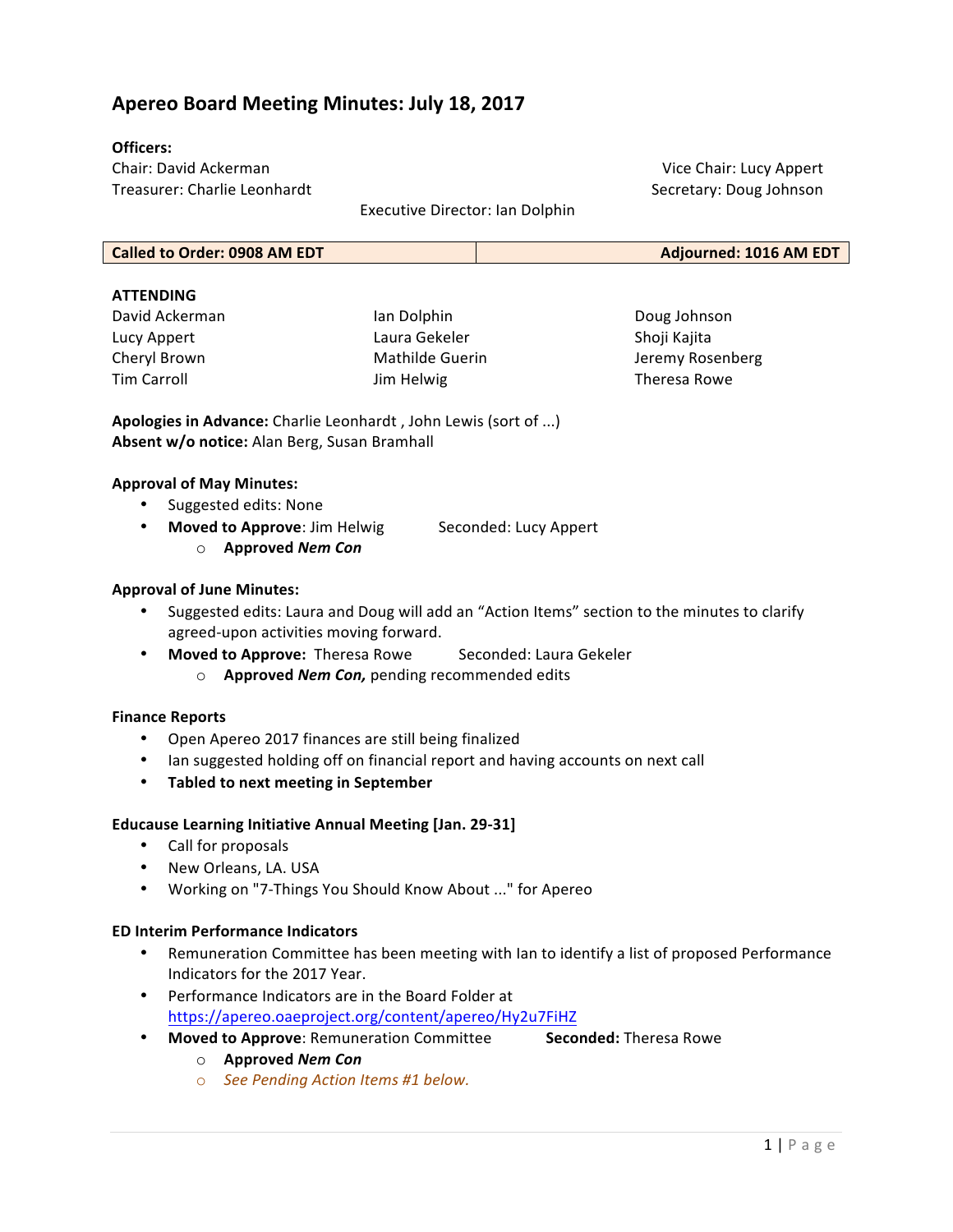## **ED Revised Position Description**

- The Remuneration Committee has also been meeting with lan to define an updated Role Description
- Board Members should begin reviewing the proposed Role Description for discussion at the September Board Meeting
- Discussion of restructuring the ED job description considering possibility of dividing this into two positions farther down the road.

#### **Executive Session**

- Laura Gekeler Moved to Enter Executive Session **Seconded:** Lucy Appert
- Executive session is invoked to discuss issues still in progress that cannot be public until resolved.

#### o **Approved by consensus**

• The Executive Session started at 09:43 AM and ended at 10:01

#### **Membership Group progress**

- The membership group is working and has developed a collection of proposals and supporting documents in the Membership Group folder
- *Board Members: Please review and provide input*

#### **Correspondence with Andrew Petro - outstanding issues**

- Andrew Petro (UWisconsin-Madison) wrote a rather lengthy email that raised a number of important issues for the Board to consider
- In response to one of his concerns, members of the Board are looking into creating a Web Presence Work Group
	- $\circ$  A sub-committee will begin working on a remit for this group with the intent to possibly initiate this group sometime in the Fall
- Other issues and concerns raised by Petro are still under discussion
- Definitions needed: sub-committee, work(ing) group, ad hoc committee,

## **AOB** ("Any Other Business" for the Yanks in the group)

- Code of Conduct and Welcoming Policy
- The current Code/Policy are 3-4 years old and, in light of recent off-line discussions, should be revisited
- Ian will pull a couple board members into this review as well as soliciting volunteers from the **community**

#### **Adjournment:** 10:16 (EDST)

- $\circ$  **Moved to Adjourn:** Doug Johnson **Seconded:** 
	- § *Approved by consensus*

## Please Note: There will be no Board meeting in August. The next Board call will be on 19 Sept.